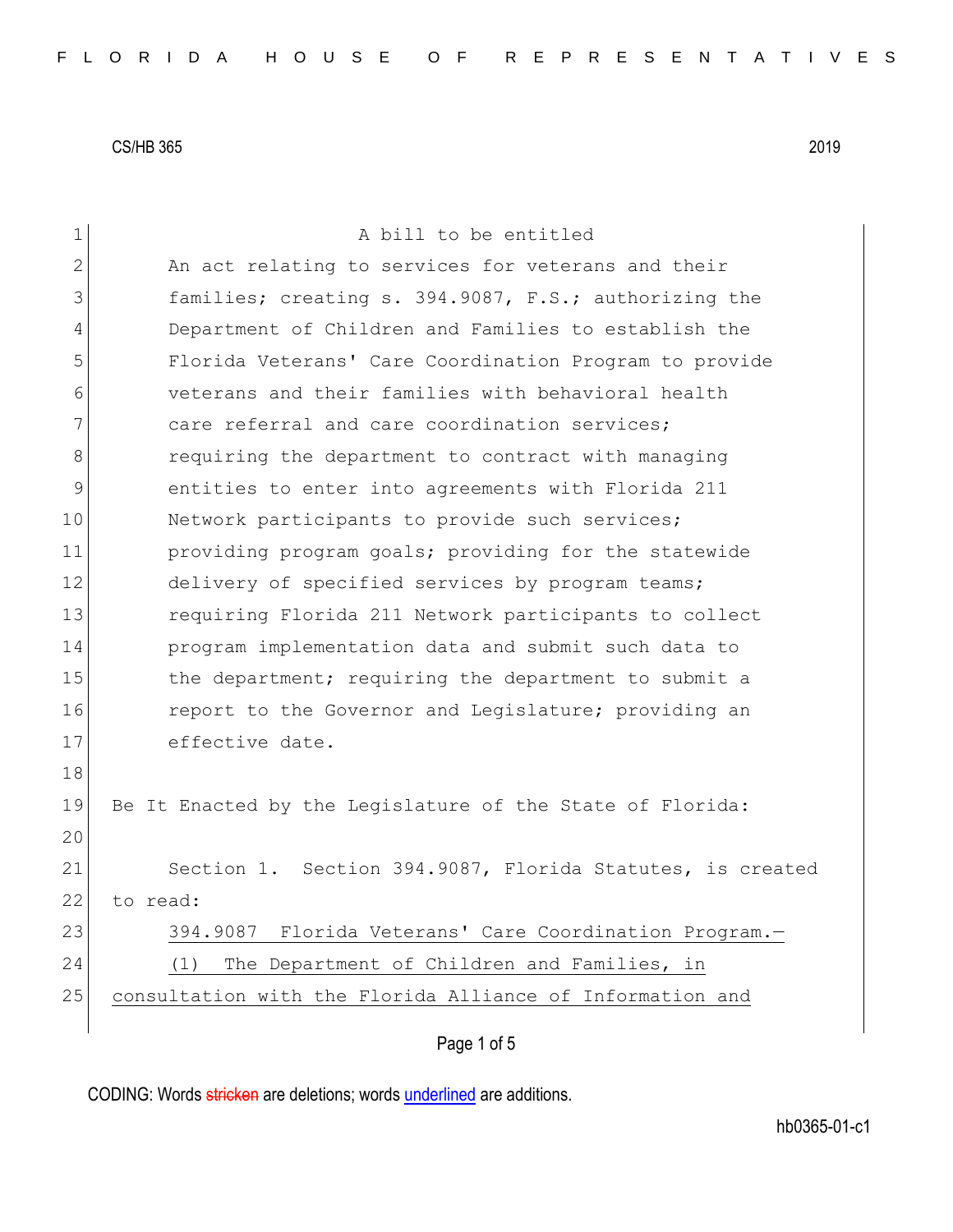| 26              | Referral Services, may establish the Florida Veterans' Care       |
|-----------------|-------------------------------------------------------------------|
| 27              | Coordination Program. If the department establishes the program,  |
| 28              | it shall contract with managing entities as defined in s.         |
| 29              | 394.9082(2) (e) to enter into agreements with Florida 211 Network |
| 30 <sup>°</sup> | participants to provide veterans and their families in this       |
| 31              | state with dedicated behavioral health care referral services,    |
| 32              | especially mental health and substance abuse services. The        |
| 33              | department shall model the program after the proof-of-concept     |
| 34              | pilot program established in 2014 by the Crisis Center of Tampa   |
| 35              | Bay and the Florida Department of Veterans' Affairs in            |
| 36              | Hillsborough, Pasco, Pinellas, Polk, and Manatee Counties.        |
| 37              | (2)<br>The goals of the program are to:                           |
| 38              | (a)<br>Prevent suicides by veterans.                              |
| 39              | Increase veterans' use of programs and services<br>(b)            |
| 40              | provided by the United States Department of Veterans Affairs.     |
| 41              | Increase the number of veterans who use other<br>(C)              |
| 42              | available community-based programs and services.                  |
| 43              | The program must be available statewide. Program<br>(3)           |
| 44              | services must be provided by program teams operated by Florida    |
| 45              | 211 Network participants, as authorized by s. 408.918. A Florida  |
| 46              | 211 Network participant may provide services in more than one     |
| 47              | managing entity's geographic area under a single contract.        |
| 48              | The program teams shall provide referral and care<br>(4)          |
| 49              | coordination services to veterans and their families and expand   |
| 50              | the existing Florida 211 Network to include the optimal range of  |
|                 |                                                                   |

Page 2 of 5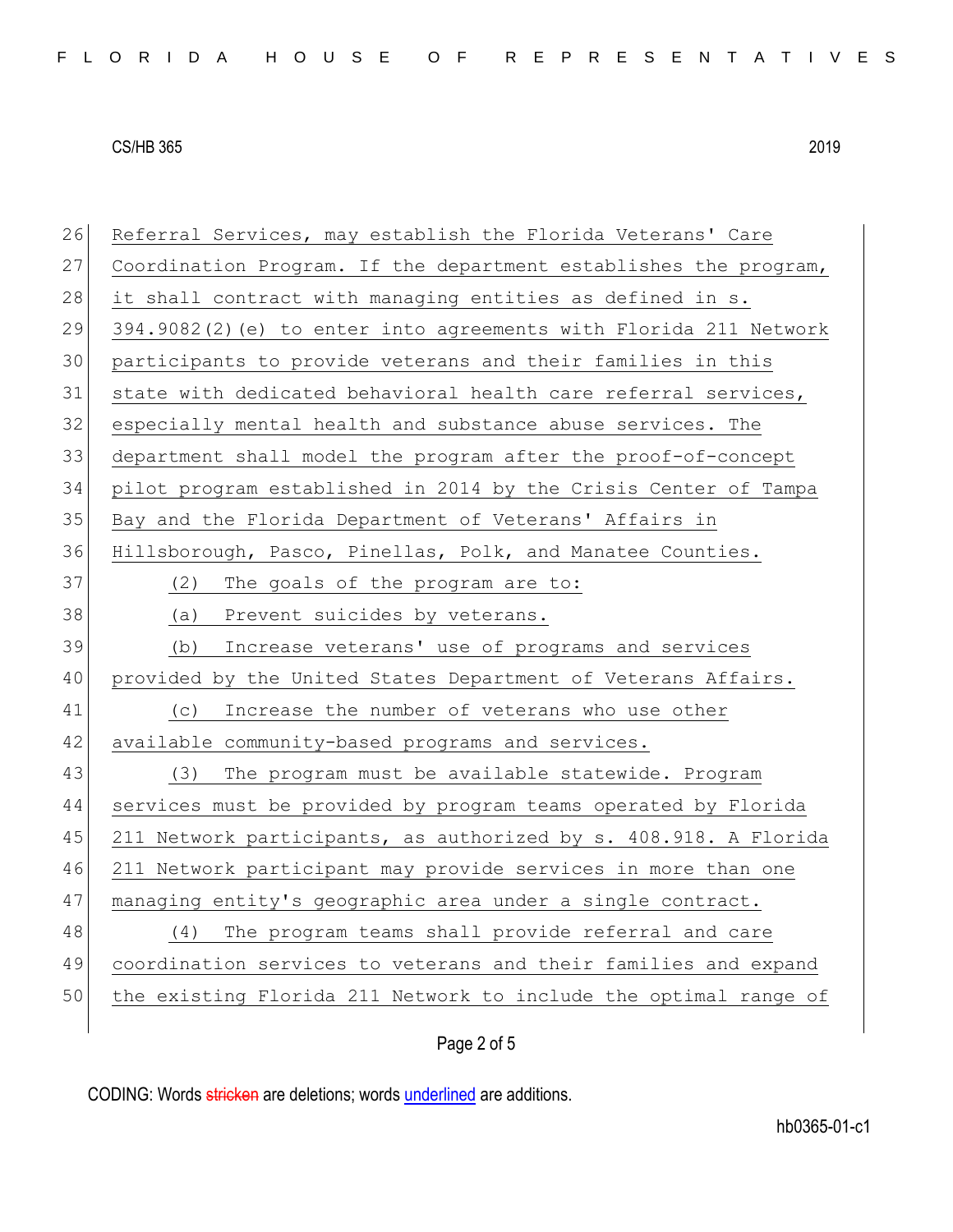| 51 | veterans' service organizations and programs. Program services   |
|----|------------------------------------------------------------------|
| 52 | must include:                                                    |
| 53 | Telephonic peer support, crisis intervention, and the<br>(a)     |
| 54 | communication of information on referral resources.              |
| 55 | Treatment coordination, including coordination of<br>(b)         |
| 56 | followup care.                                                   |
| 57 | (c) Suicide risk assessment.                                     |
| 58 | (d) Promotion of the safety and wellness of veterans and         |
| 59 | their families, including continuous safety planning and         |
| 60 | support.                                                         |
| 61 | Resource coordination, including data analysis, to<br>(e)        |
| 62 | facilitate acceptance, enrollment, and attendance of veterans    |
| 63 | and their families in programs and services provided by the      |
| 64 | United States Department of Veterans Affairs and other available |
| 65 | community-based programs and services.                           |
| 66 | Immediate needs assessments, including safety planning<br>(f)    |
| 67 | and support.                                                     |
| 68 | To enhance program services, program teams shall:<br>(5)         |
| 69 | Track the number of requests from callers who are<br>(a)         |
| 70 | veterans or members of a veteran's family.                       |
| 71 | Follow up with callers who are veterans or members of<br>(b)     |
| 72 | a veteran's family to determine whether they have acted on the   |
| 73 | referrals or received the assistance needed and whether          |
| 74 | additional referral or advocacy is needed.                       |
| 75 | (c) Develop and implement communication strategies, such         |
|    |                                                                  |

Page 3 of 5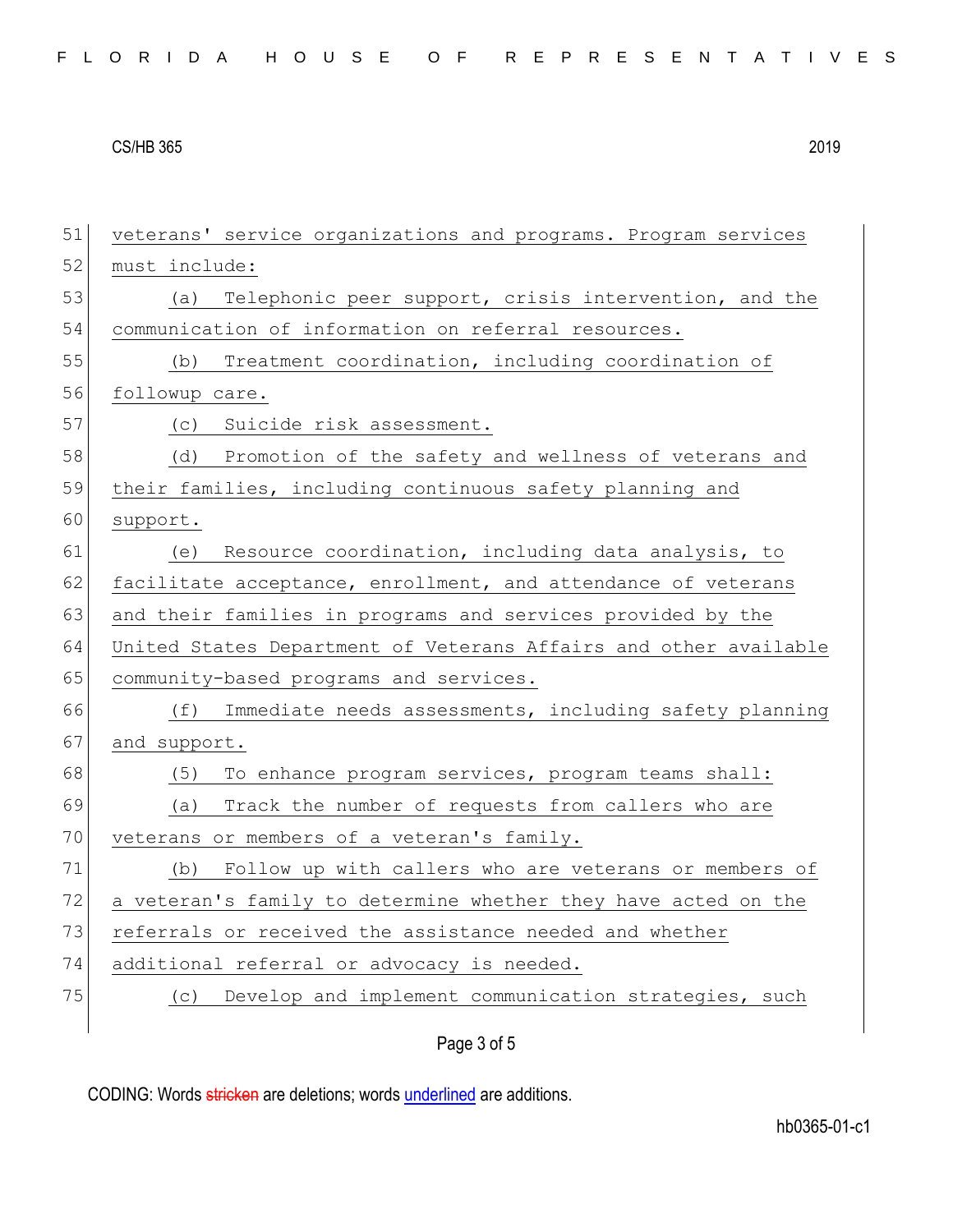| 76  | as media promotions, public service announcements, print and     |
|-----|------------------------------------------------------------------|
| 77  | Internet articles, and community presentations, to inform        |
| 78  | veterans and their families about available programs and         |
| 79  | services provided by the United States Department of Veterans    |
| 80  | Affairs and other available community-based programs and         |
| 81  | services.                                                        |
| 82  | Document all calls and capture all necessary data to<br>(d)      |
| 83  | improve outreach to veterans and their families and report such  |
| 84  | data to the managing entity.                                     |
| 85  | (6) Florida 211 Network participants shall collect data on       |
| 86  | the implementation of the program and submit such data to the    |
| 87  | department in the format prescribed by the department. The       |
| 88  | department shall use such data to prepare a report for submittal |
| 89  | to the Governor, the President of the Senate, and the Speaker of |
| 90  | the House of Representatives by December 15, 2020. The report    |
| 91  | must include:                                                    |
| 92  | The number of calls received.<br>(a)                             |
| 93  | (b) Demographic information for each caller, including,          |
| 94  | but not limited to, the caller's military affiliation, the       |
| 95  | caller's veteran status, and whether the caller is receiving     |
| 96  | services provided by the United States Department of Veterans    |
| 97  | Affairs or other available community-based programs and          |
| 98  | services.                                                        |
| 99  | The nature of each call, including, but not limited<br>(C)       |
| 100 | to, the concerns prompting the call and the services requested.  |
|     | Page 4 of 5                                                      |